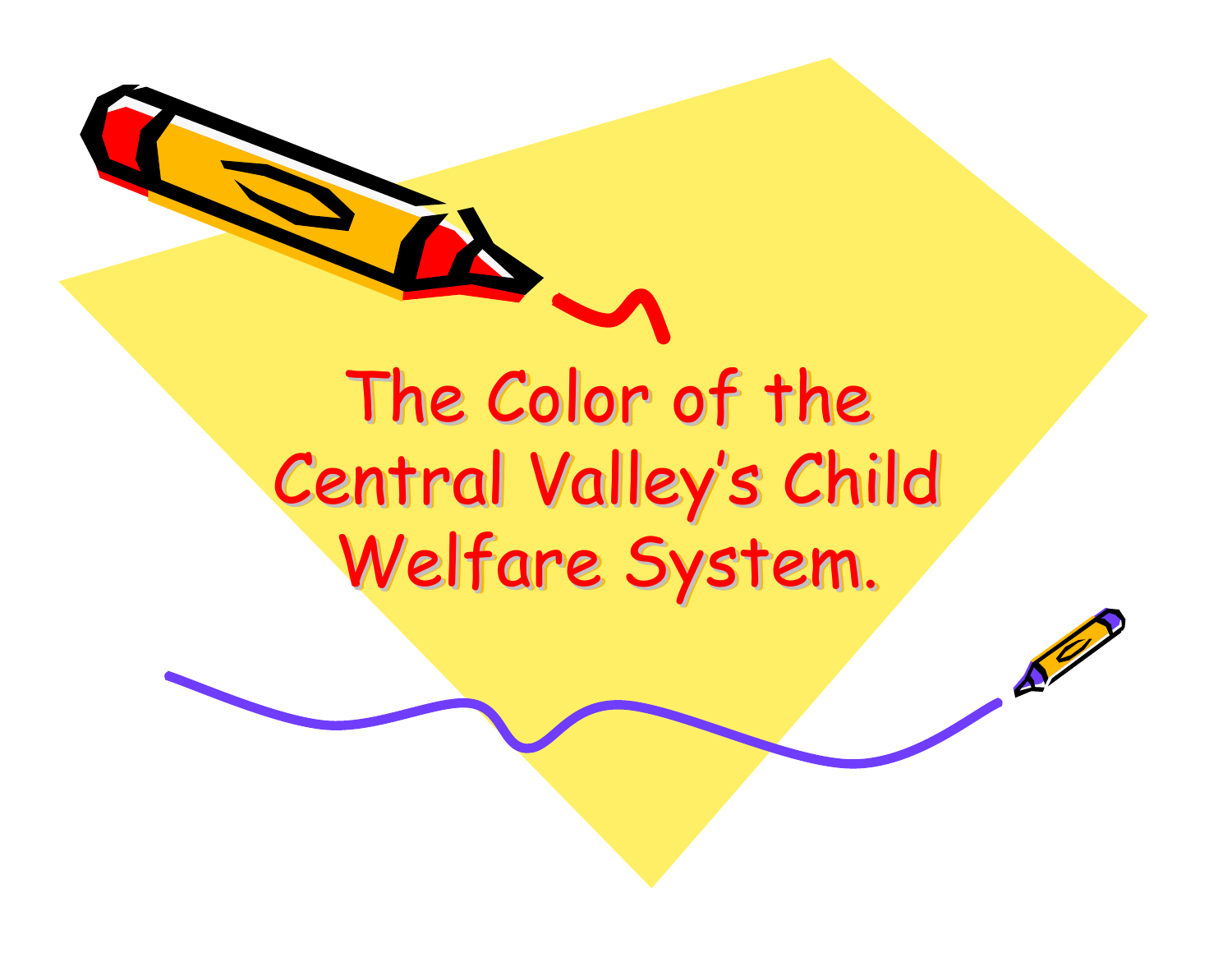#### **2005 - Ethnicity and the Path Through the Child Welfare System California vs Fresno**

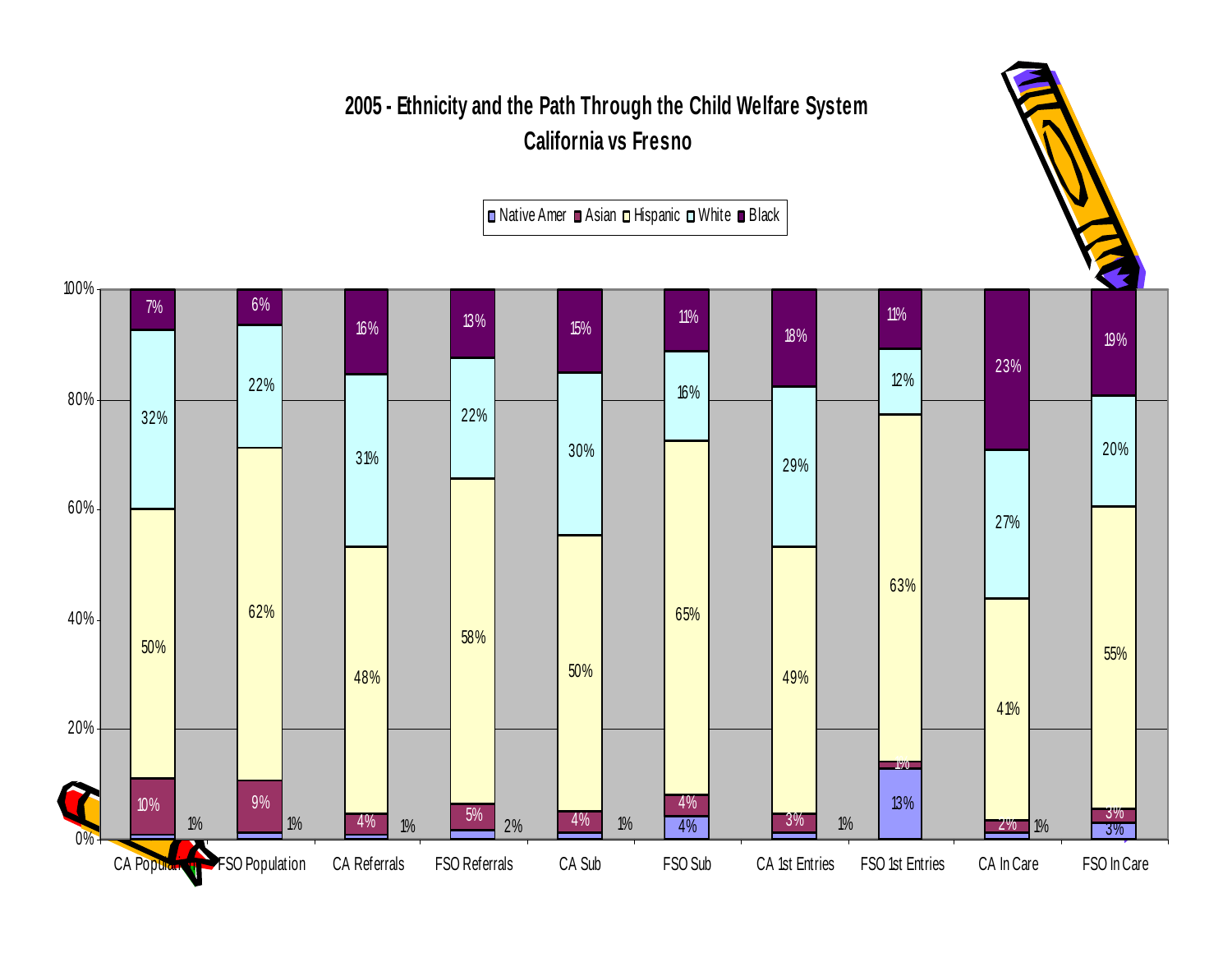### **2005 - Ethnicity and the Path Through the Child Welfare System California vs. Kern**

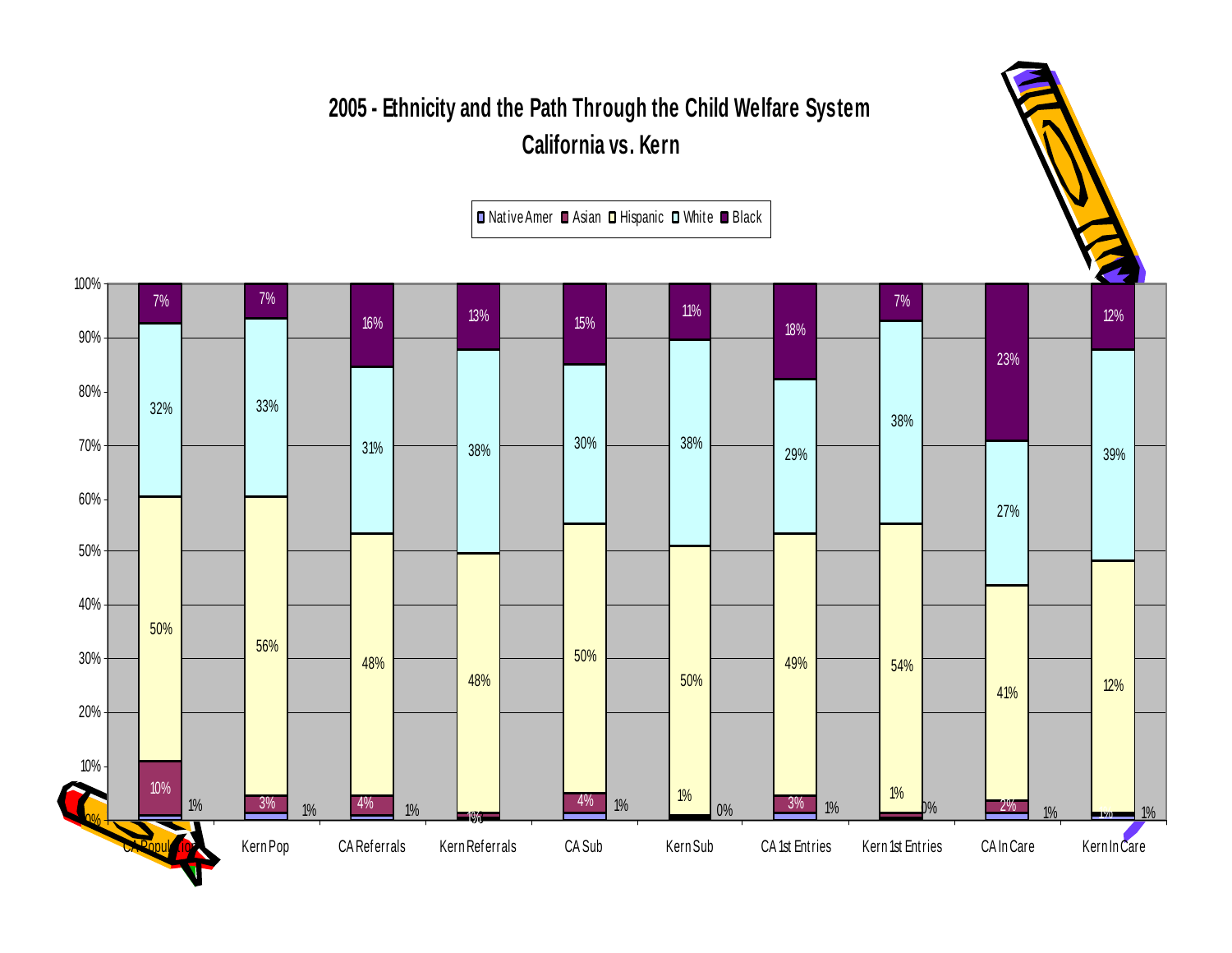#### **2005 - Ethnicity and the Path Through the Child Welfare System California vs. Kings**

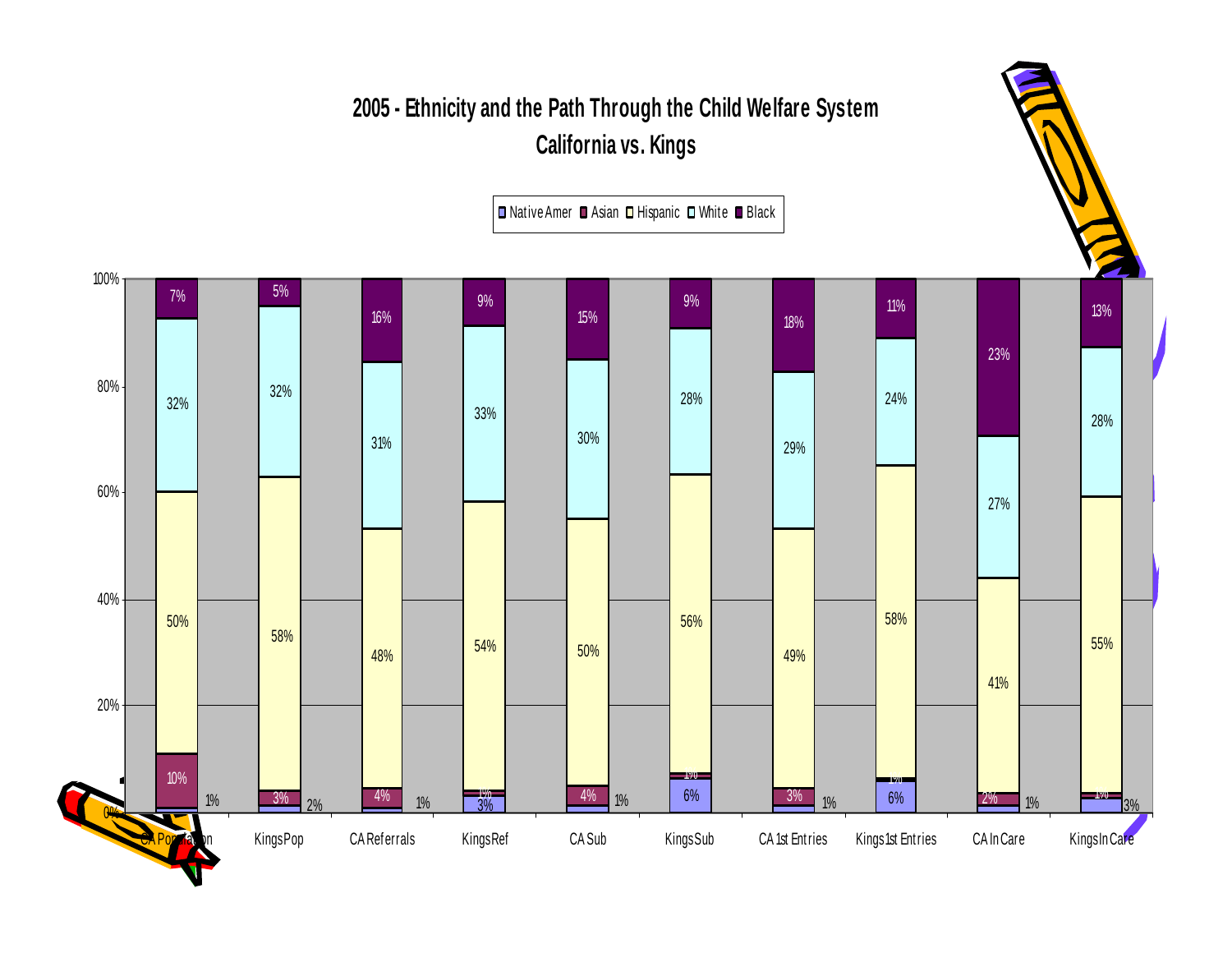#### **2005 - Ethnicity and the Path Through the Child Welfare System California vs. Madera**

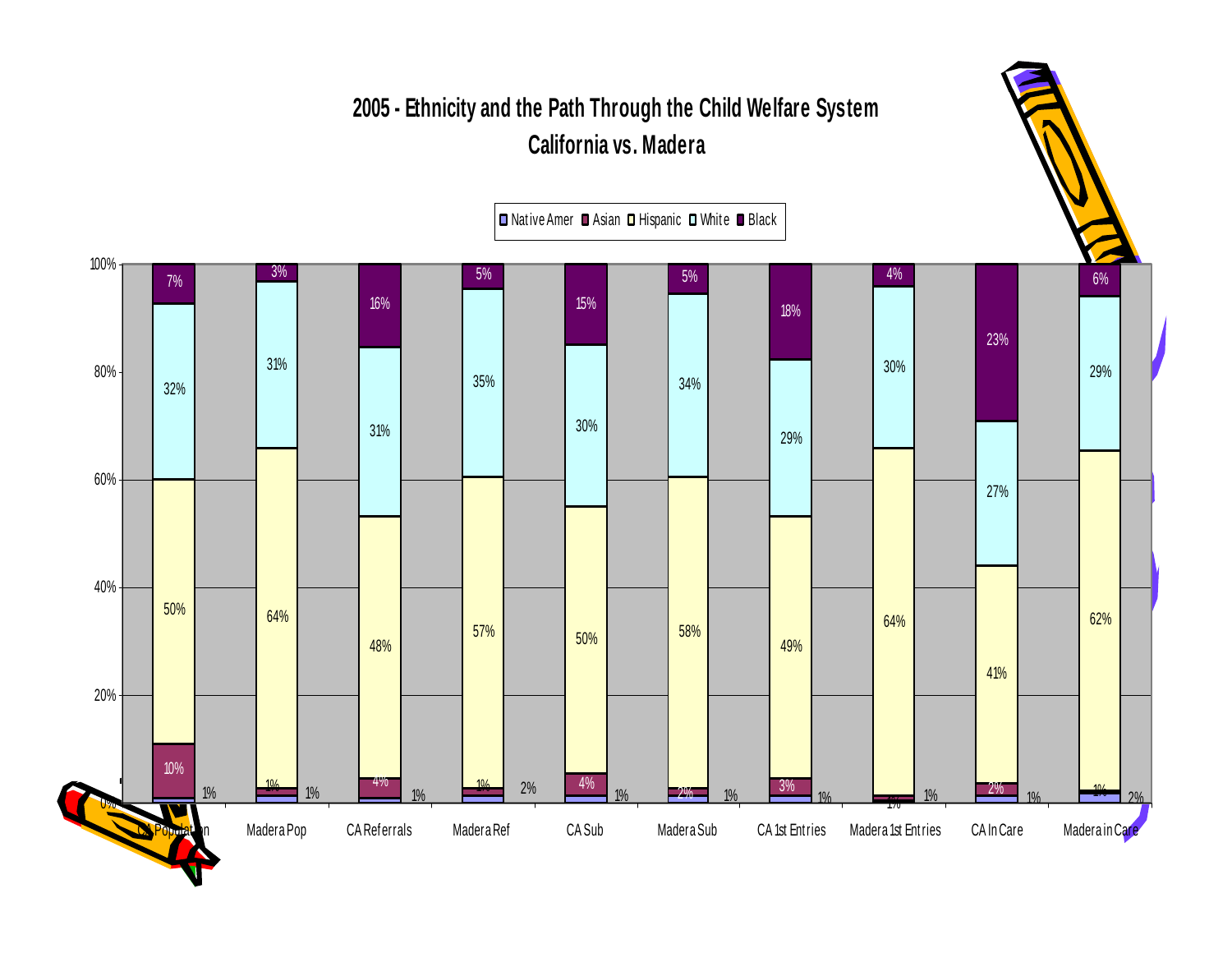#### **2005 - Ethnicity and the Path Through the Child Welfare System California vs. Merced**

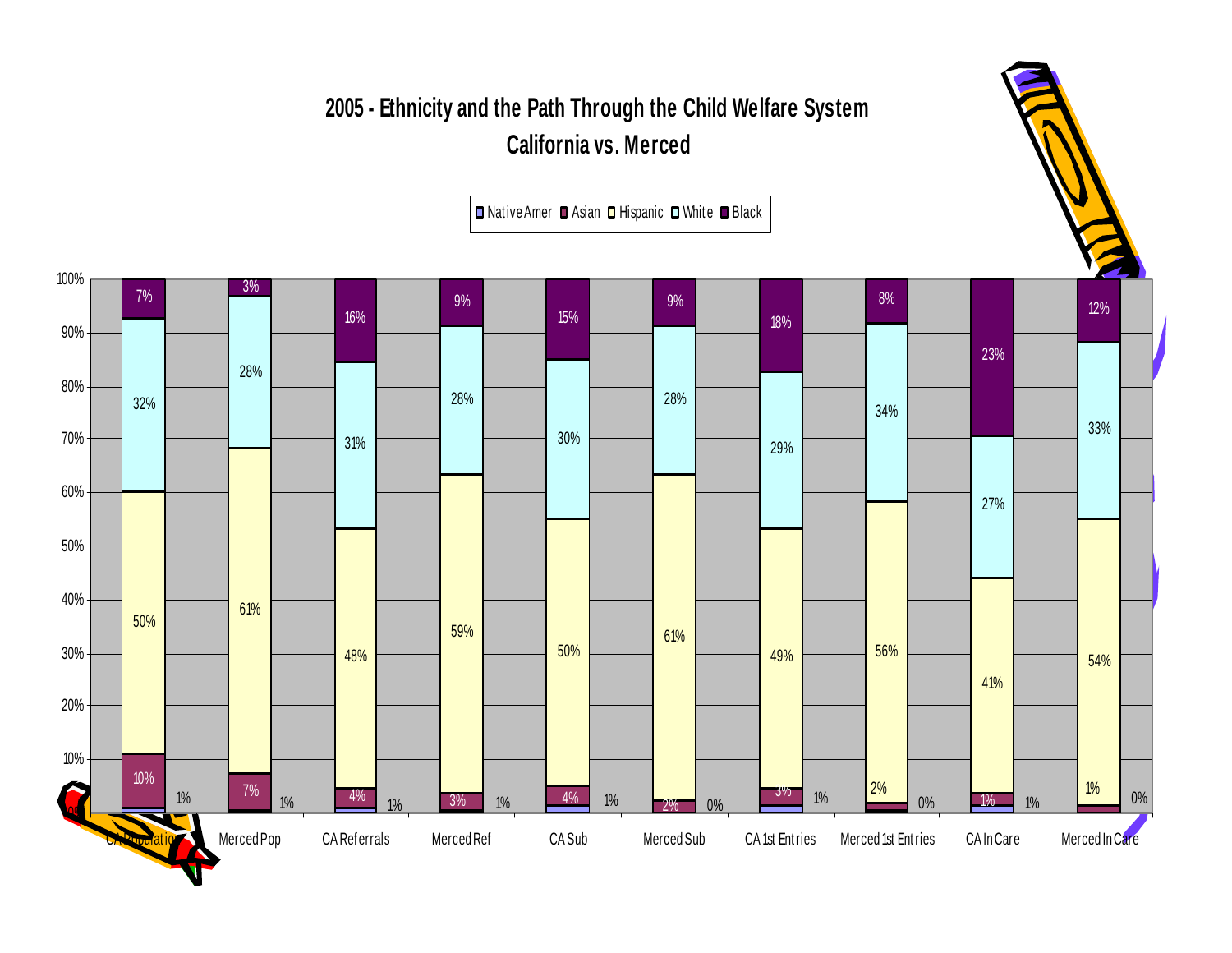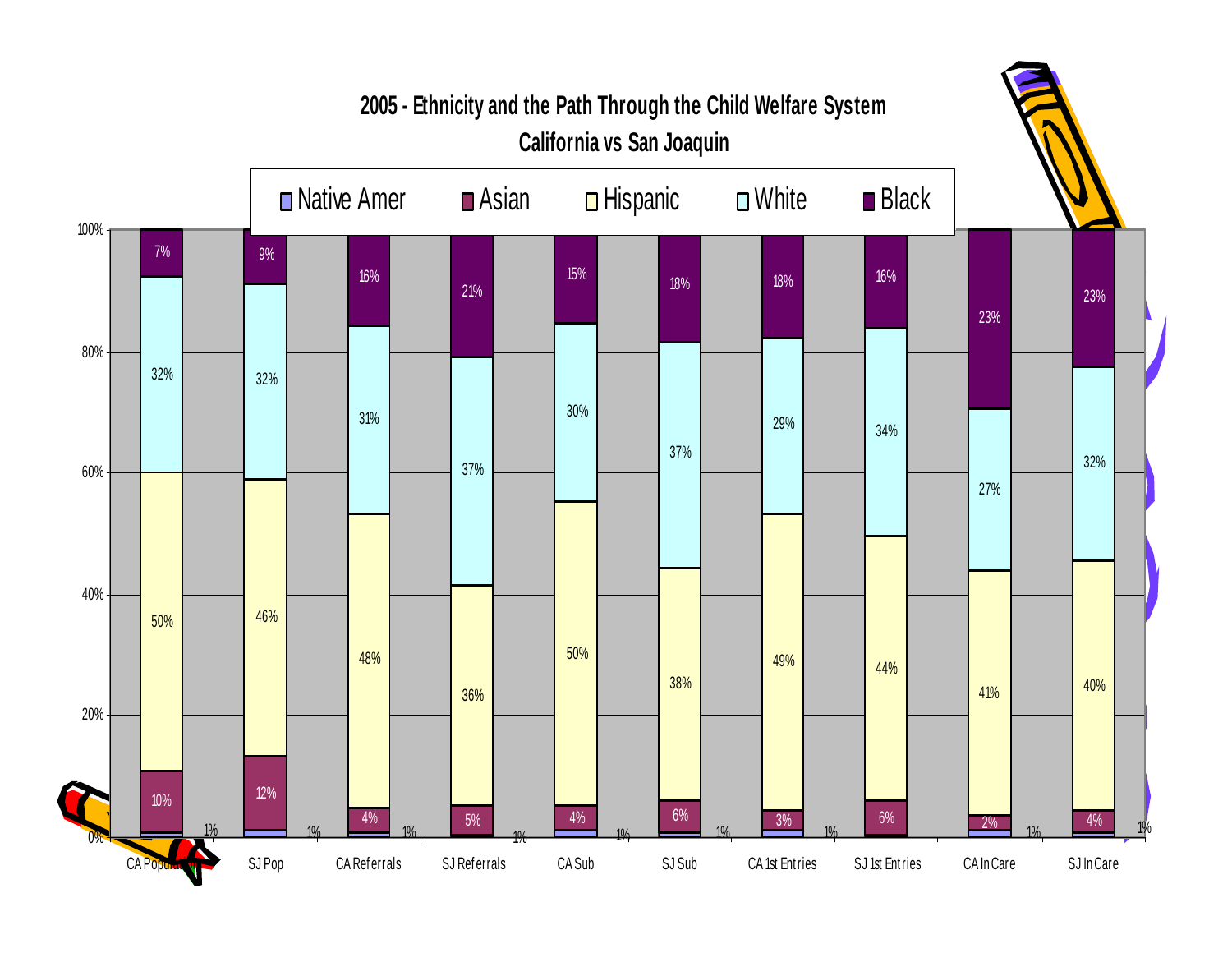#### **2005 - Ethnicity and the Path Through the Child Welfare System California vs. San Luis Obispo**

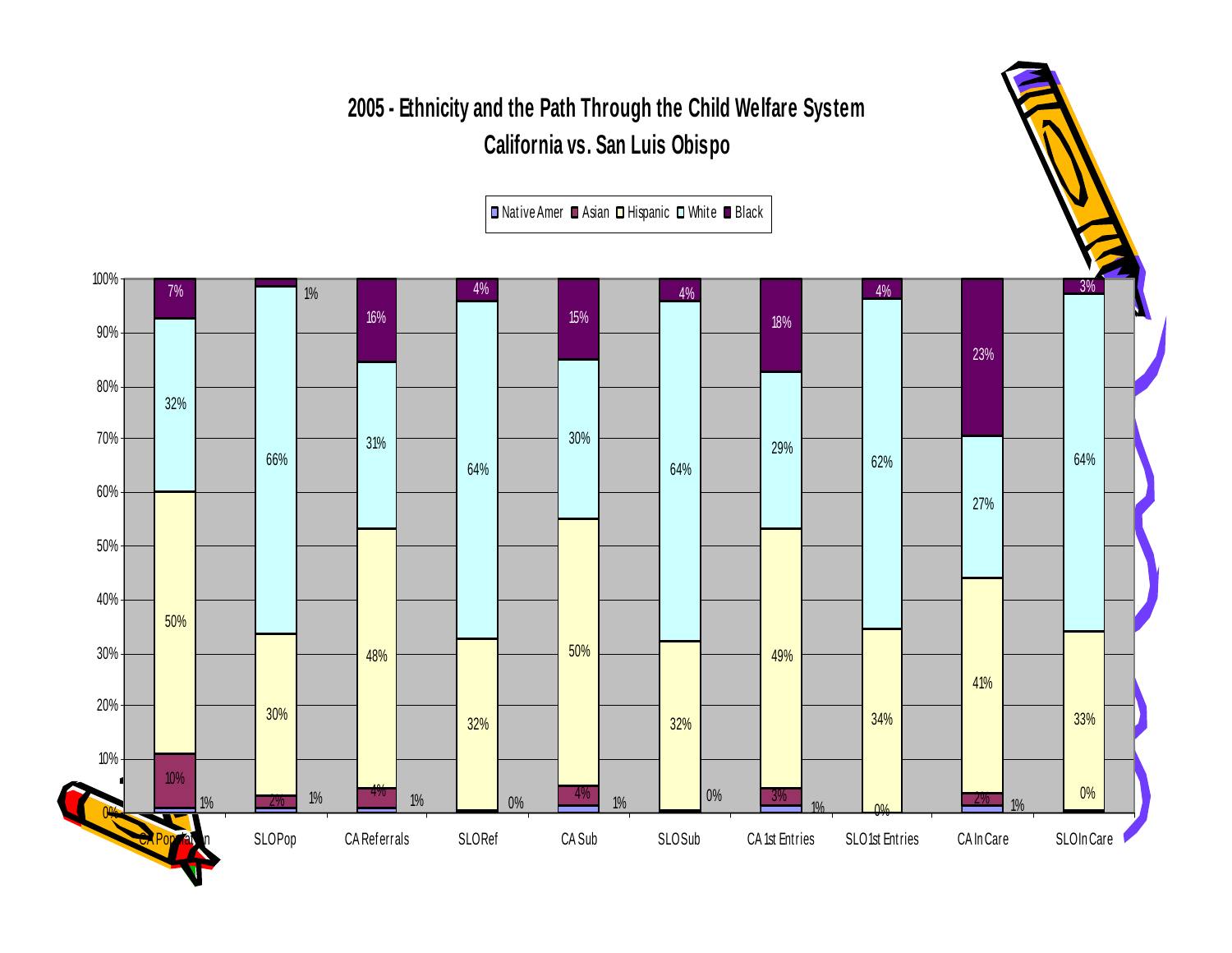#### **2005 - Ethnicity and the Path Through the Child Welfare System California vs. Santa Barbara**

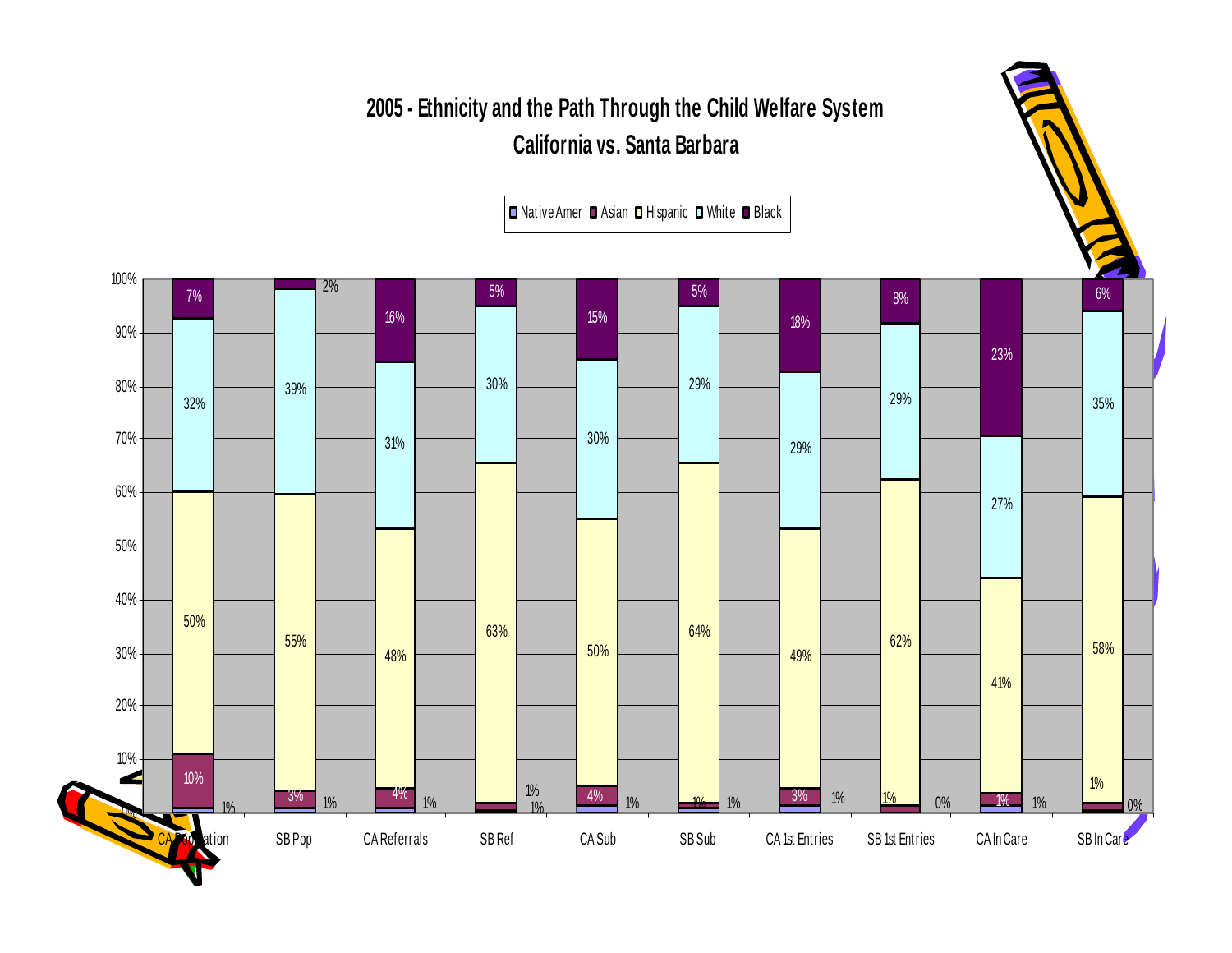#### **2005 - Ethnicity and the Path Through the Child Welfare System California vs. Stanislaus**

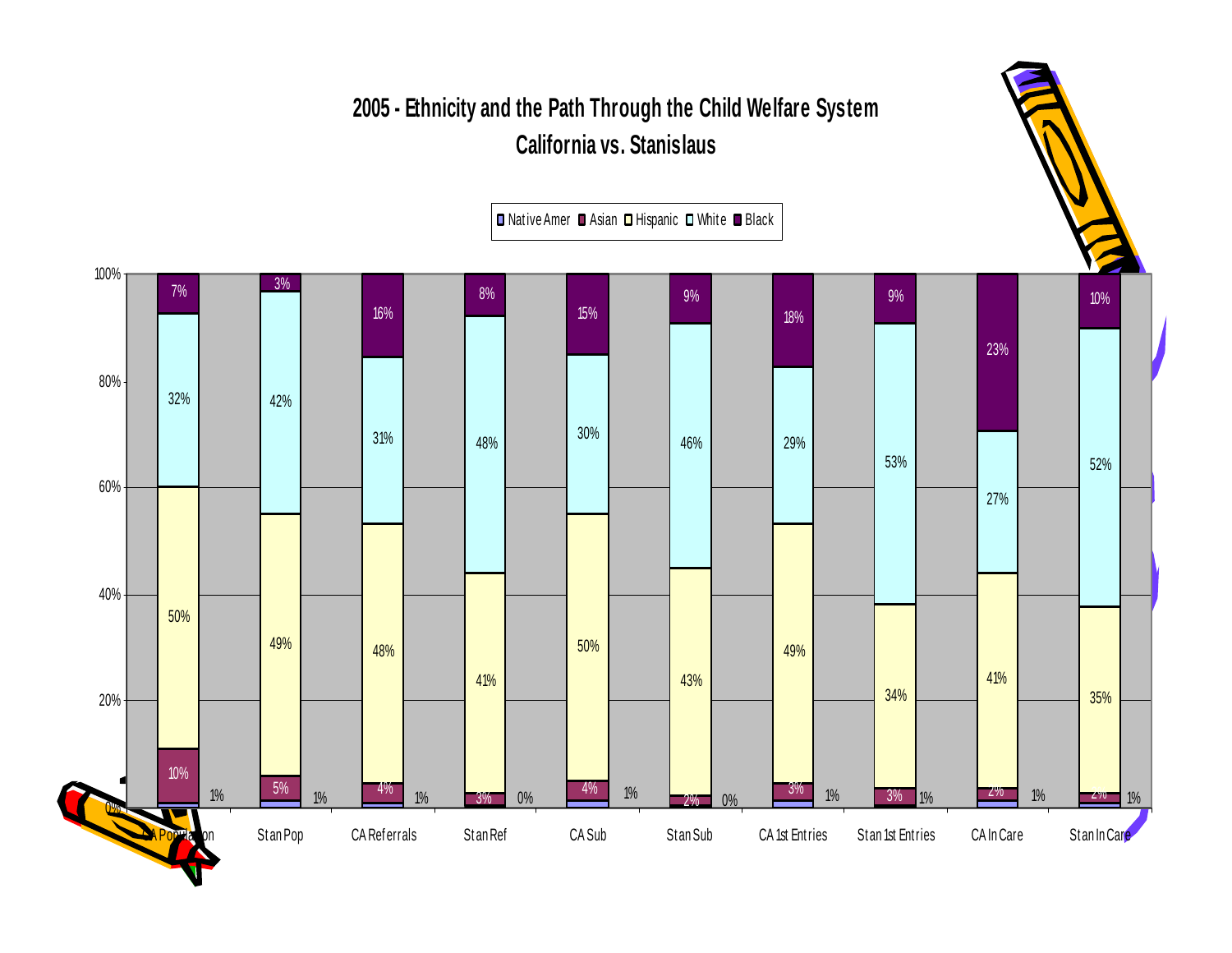#### **2005 - Ethnicity and the Path Through the Child Welfare System California vs. Tulare**

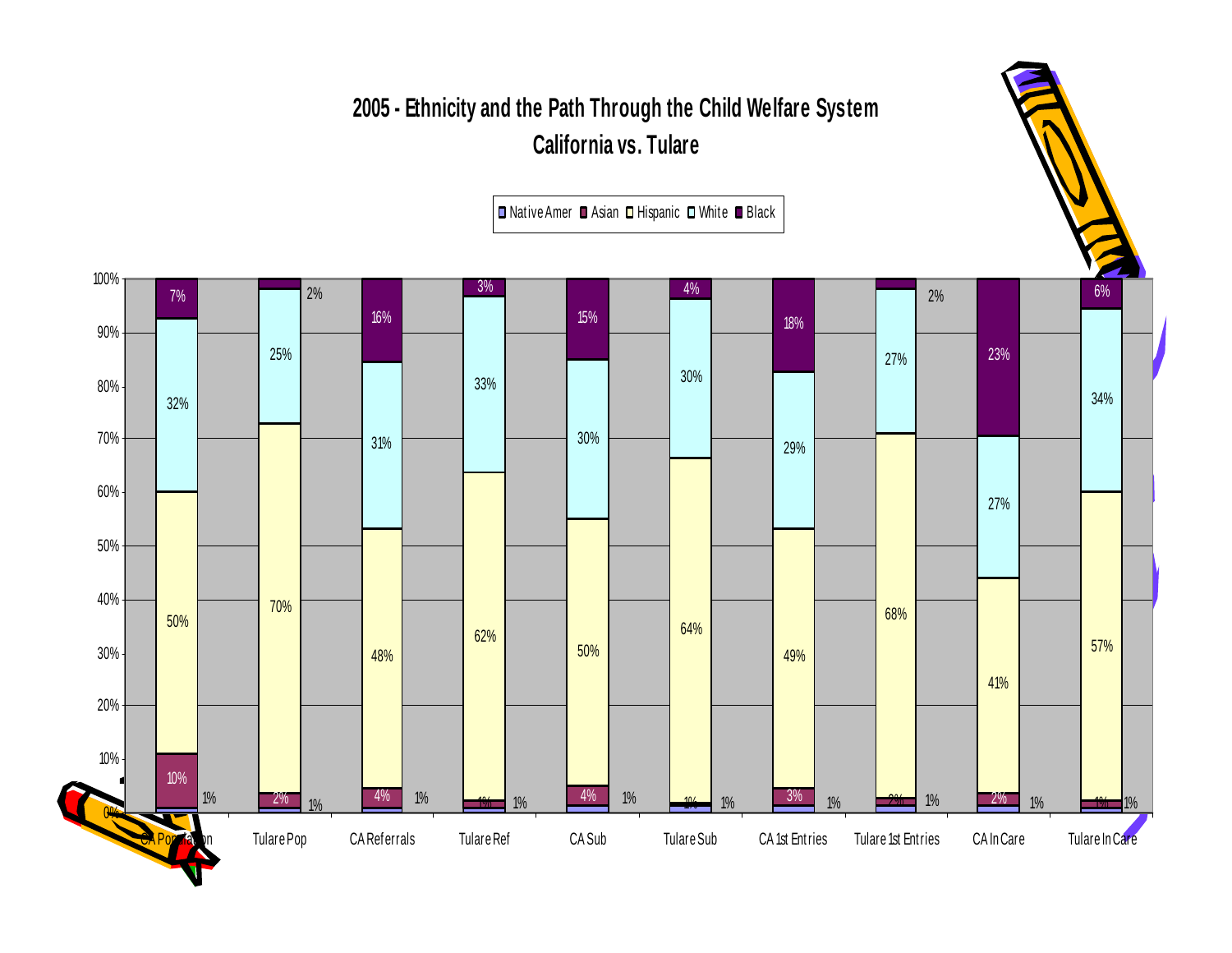# Disproportionality vs. Disparity

•Disproportionality

Disproportionality exists when a group makes up a proportion of those in an event that is different than that same group's proportion of the population.

#### •Disparity

Disparity compares one group's experience to that of another group.

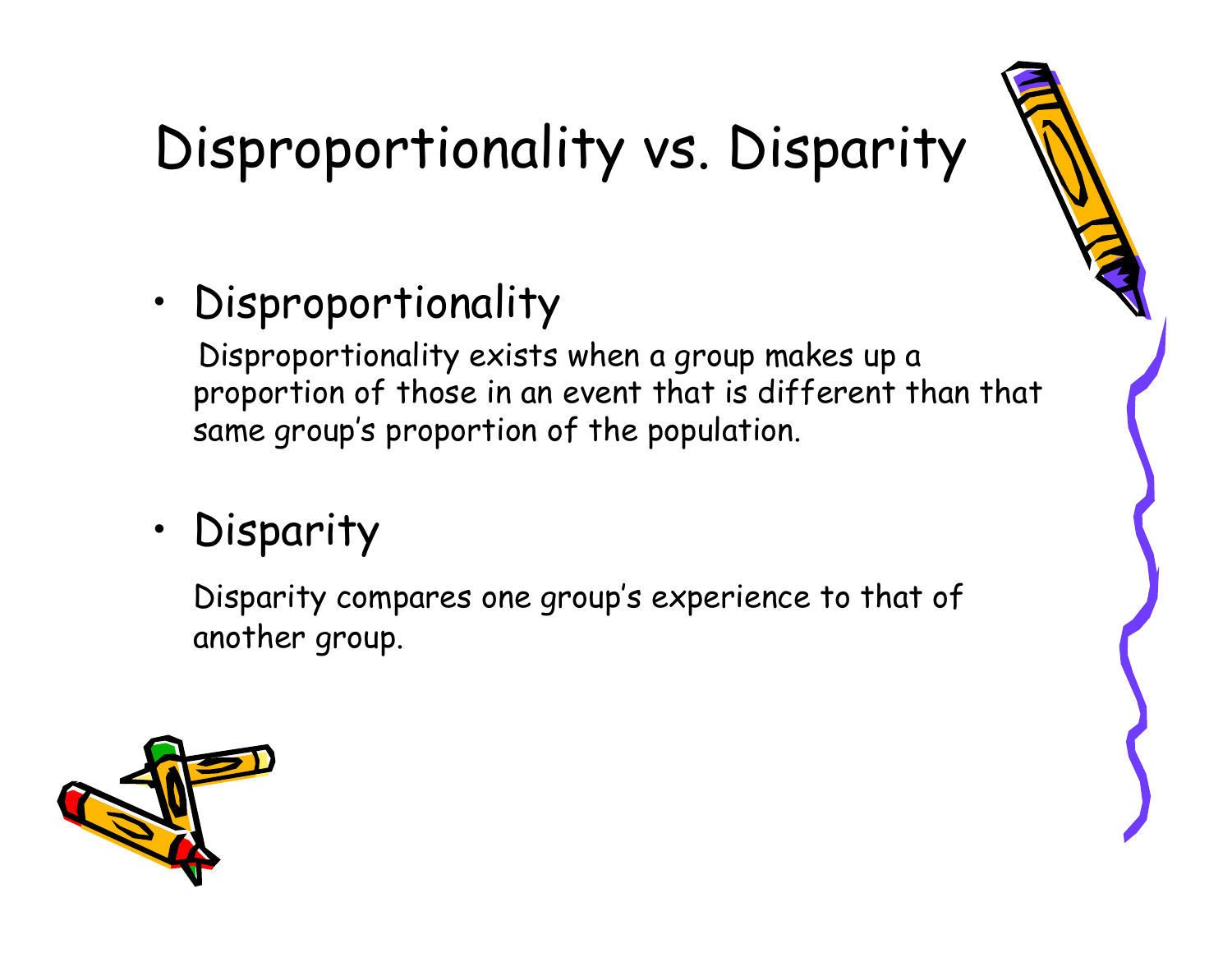## Disproportionality Index vs Disparity Index

• The Disproportionality Index compares the proportion of those experiencing an event that are member of one group to that group's proportion of the underlying population.

If the group of interest is overrepresented, a comparison group is likely to be underrepresented.

• The Disparity Index compares the likelihood of one group experiencing an event to the likelihood of another group.

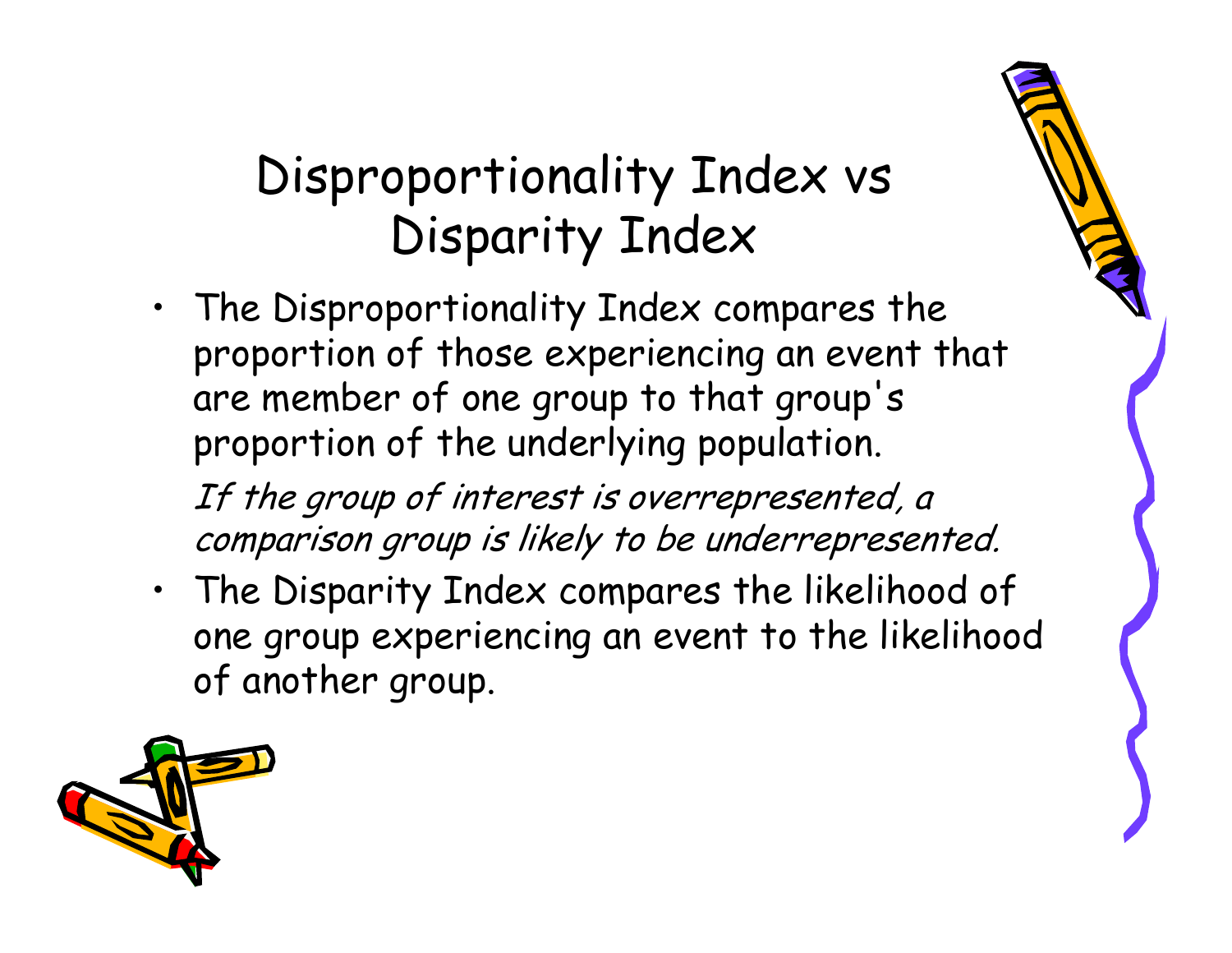# What is the Difference?





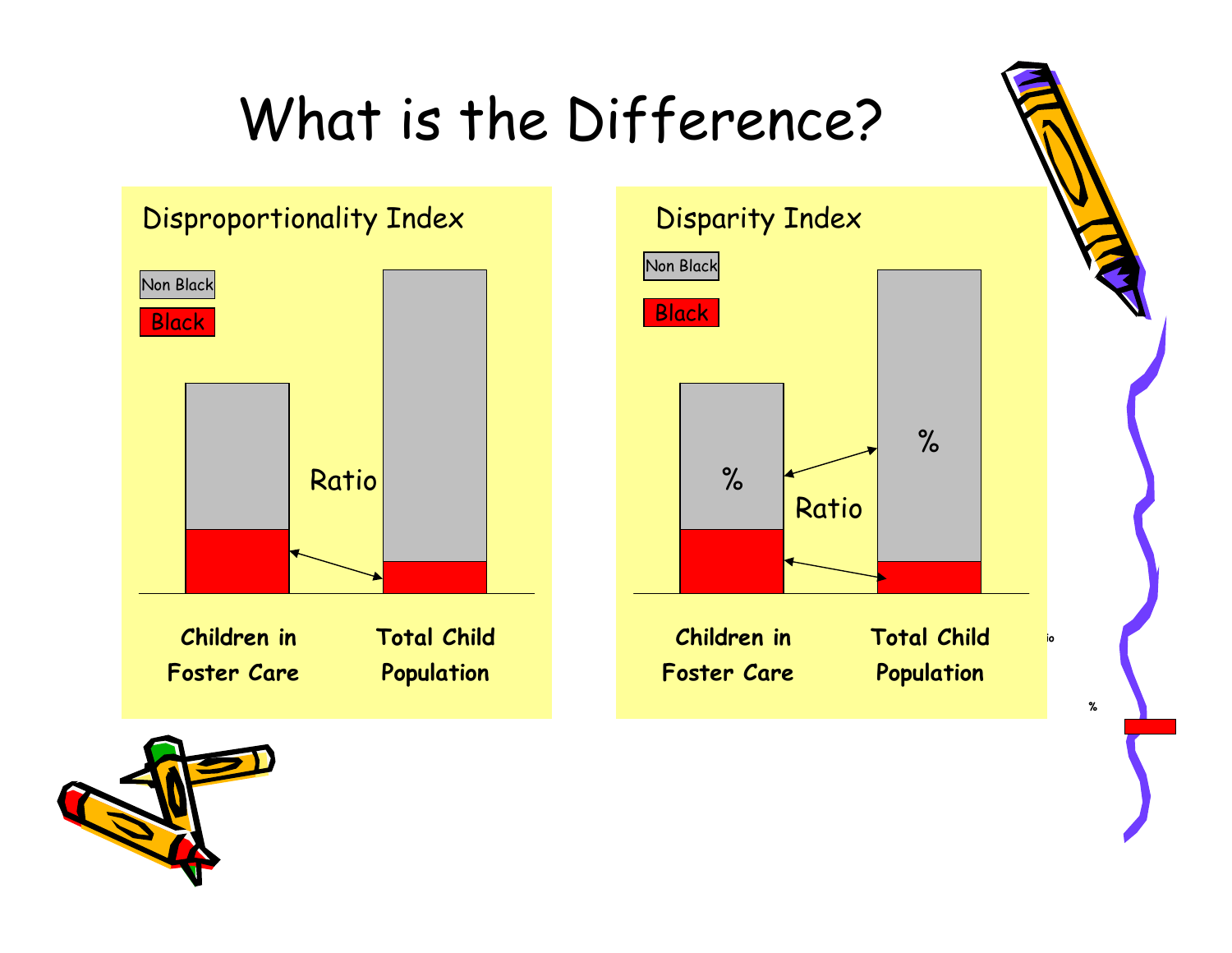

#### **Disproportionality Index and Disparity Index by Ethnicity for Children ages 0 to 17 California 2004**

|                         |                        | <b>Numbers</b> |        | <b>Census Numbers</b> |        |                             | <b>Disparity Index</b> |                |         |                                     |                |
|-------------------------|------------------------|----------------|--------|-----------------------|--------|-----------------------------|------------------------|----------------|---------|-------------------------------------|----------------|
|                         |                        |                |        |                       |        | Disproportionality<br>Index | <b>Compared</b>        |                |         | Compared Compared Compared Compared |                |
| <b>Type of Analysis</b> | <b>Ethnicity</b>       | n              | $\%$   | $\mathsf n$           | %      |                             | wall Others            | <b>w/Black</b> | w/White | <b>wHspanic</b>                     | <b>w/Asian</b> |
| <b>Referrals</b>        | <b>Total</b>           | 491,202        | 100.00 | 9,575,520             | 100.00 |                             |                        |                |         |                                     |                |
|                         | <b>Black</b>           | 68,469         | 13.94  | 695,837               | 7.27   | 1.918                       | 2.067                  | 1.000          | 2.154   | 2.131                               | 5.547          |
|                         | <b>White</b>           | 140,557        | 28.61  | 3,076,406             | 32.13  | 0.891                       | 0.847                  | 0.464          | 1.000   | 0.990                               | 2.576          |
|                         | <b>Hispanic</b>        | 206,534        | 42.05  | 4,473,778             | 46.72  | 0.900                       | 0.827                  | 0.469          | 1.010   | 1.000                               | 2.602          |
|                         | <b>Asian/Pl</b>        | 16,520         | 3.36   | 931,255               | 9.73   | 0.346                       | 0.323                  | 0.180          | 0.388   | 0.384                               | 1.000          |
|                         | <b>Native American</b> | 3,942          | 0.80   | 72,152                | 0.75   | 1.065                       | 1.066                  | 0.555          | 1.196   | 1.183                               | 3.080          |
| <b>Substantiated</b>    | <b>Total</b>           | 111,034        | 100.00 | 9,575,520             | 100.00 |                             |                        |                |         |                                     |                |
| <b>Referrals</b>        | <b>Black</b>           | 16,180         | 14.57  | 695,837               | 7.27   | 2.005                       | 2.177                  | 1.000          | 2.195   | 2.019                               | 5.551          |
|                         | <b>White</b>           | 32,593         | 29.35  | 3,076,406             | 32.13  | 0.914                       | 0.878                  | 0.456          | 1.000   | 0.920                               | 2.529          |
|                         | <b>Hispanic</b>        | 51,519         | 46.40  | 4,473,778             | 46.72  | 0.993                       | 0.987                  | 0.495          | 1.087   | 1.000                               | 2.749          |
|                         | Asian/Pl               | 3,901          | 3.51   | 931,255               | 9.73   | 0.361                       | 0.338                  | 0.180          | 0.395   | 0.364                               | $1.000$        |
|                         | <b>Native American</b> | 1,151          | 1.04   | 72,152                | 0.75   | 1.376                       | 1.380                  | 0.686          | 1.506   | 1.385                               | 3.808          |
| First Entries(*)        | Total                  | 27,079         | 100.00 | 9,212,678             | 100.00 |                             |                        |                |         |                                     |                |
|                         | <b>Black</b>           | 4,851          | 17.91  | 606,448               | 6.58   | 2.721                       | 3.097                  | 1.000          | 2.836   | 2.748                               | 8.919          |
|                         | <b>White</b>           | 8,348          | 30.83  | 2,960,075             | 32.13  | 0.959                       | 0.941                  | 0.353          | 1.000   | 0.969                               | 3.145          |
|                         | <b>Hispanic</b>        | 12,613         | 46.58  | 4,333,602             | 47.04  | 0.990                       | 0.982                  | 0.364          | 1.032   | 1.000                               | 3.245          |
|                         | Asian/Pl               | 826            | 3.05   | 921,026               | 10.00  | 0.305                       | 0.283                  | 0.112          | 0.318   | 0.308                               | 1.000          |
|                         | <b>Native American</b> | 329            | 1.21   | 67,920                | 0.74   | 1.648                       | 1.656                  | 0.606          | 1.718   | 1.664                               | 5.401          |
| <b>Entries</b>          | <b>Total</b>           | 33,337         | 100.00 | 9,575,520             | 100.00 |                             |                        |                |         |                                     |                |
|                         | <b>Black</b>           | 6,563          | 19.69  | 695,837               | 7.27   | 2.709                       | 3.128                  | 1.000          | 2798    | 2.822                               | 9.642          |
|                         | <b>White</b>           | 10,372         | 31.11  | 3,076,406             | 32.13  | 0.968                       | 0.954                  | 0.357          | 1.000   | 1.009                               | 3.446          |
|                         | <b>Hispanic</b>        | 14,951         | 44.85  | 4,473,778             | 46.72  | 0.960                       | 0.927                  | 0.354          | 0.991   | 1.000                               | 3.416          |
|                         | Asian/PI               | 911            | 2.73   | 931,255               | 9.73   | 0.281                       | 0.261                  | 0.104          | 0.290   | 0.293                               | 1.000          |
|                         | <b>Native American</b> | 428            | 1.28   | 72,152                | 0.75   | 1.704                       | 1.713                  | 0.629          | 1.759   | 1.775                               | 6.064          |
| In Care on July 1       | <b>Total</b>           | 79,650         | 100.00 | 9,575,520             | 100.00 |                             |                        |                |         |                                     |                |
|                         | <b>Black</b>           | 24,457         | 30.71  | 695,837               | 7.27   | 4.225                       | 5.655                  | 1.000          | 4.971   | 5.101                               | 20355          |
|                         | <b>White</b>           | 21,751         | 27.31  | 3,076,406             | 32.13  | 0.850                       | 0.794                  | 0.201          | 1.000   | 1.026                               | 4.095          |
|                         | <b>Hispanic</b>        | 30,823         | 38.70  | 4,473,778             | 46.72  | 0.828                       | 0.720                  | 0.196          | 0.974   | 1.000                               | 3.990          |
|                         | <b>Asian/Pl</b>        | 1,608          | 2.02   | 931,255               | 9.73   | 0.208                       | 0.191                  | 0.049          | 0.244   | 0.251                               | $1.000$        |
|                         | <b>Native American</b> | 959            | 1.20   | 72,152                | 0.75   | 1.598                       | 1.605                  | 0.378          | 1.880   | 1.929                               | 7.698          |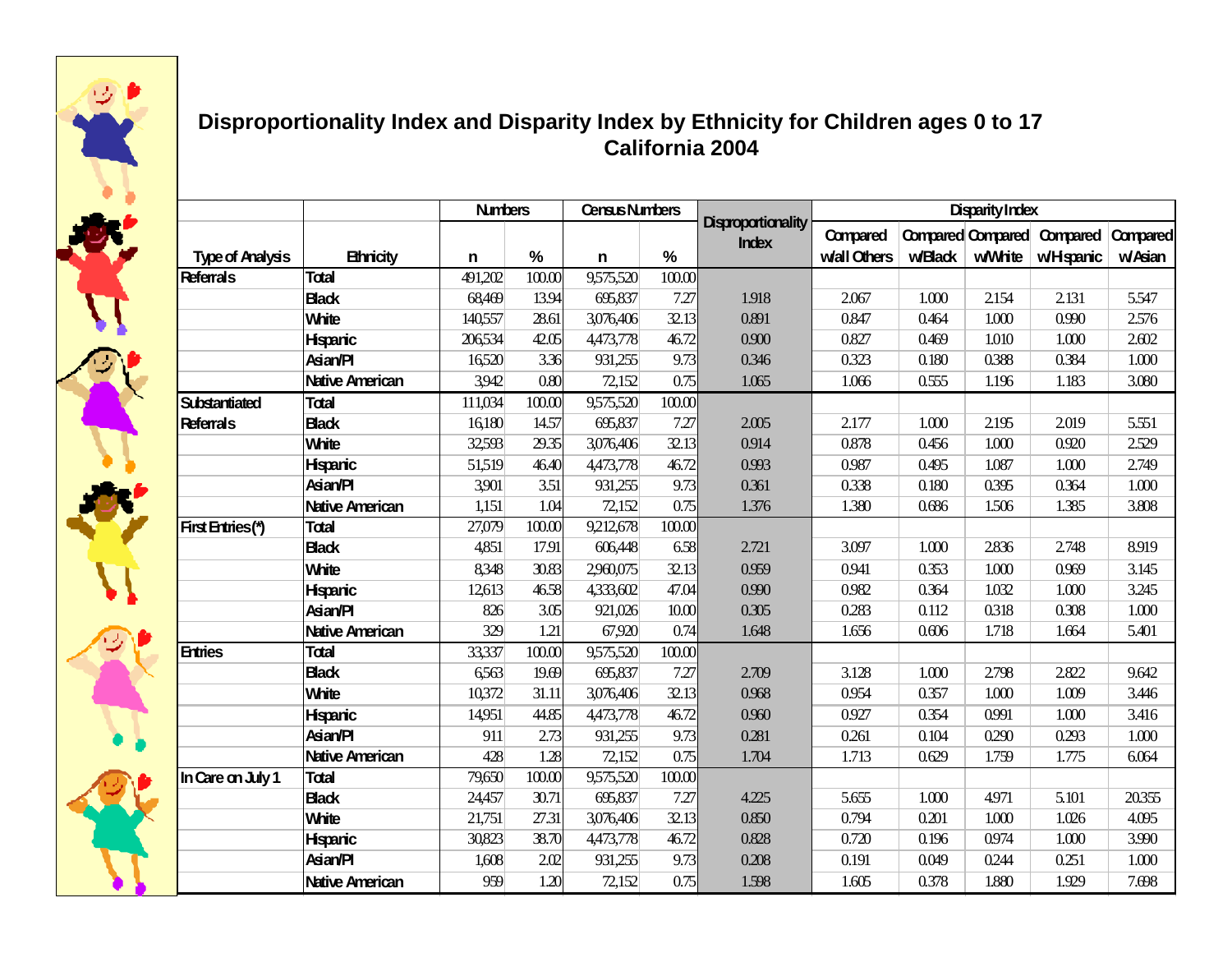